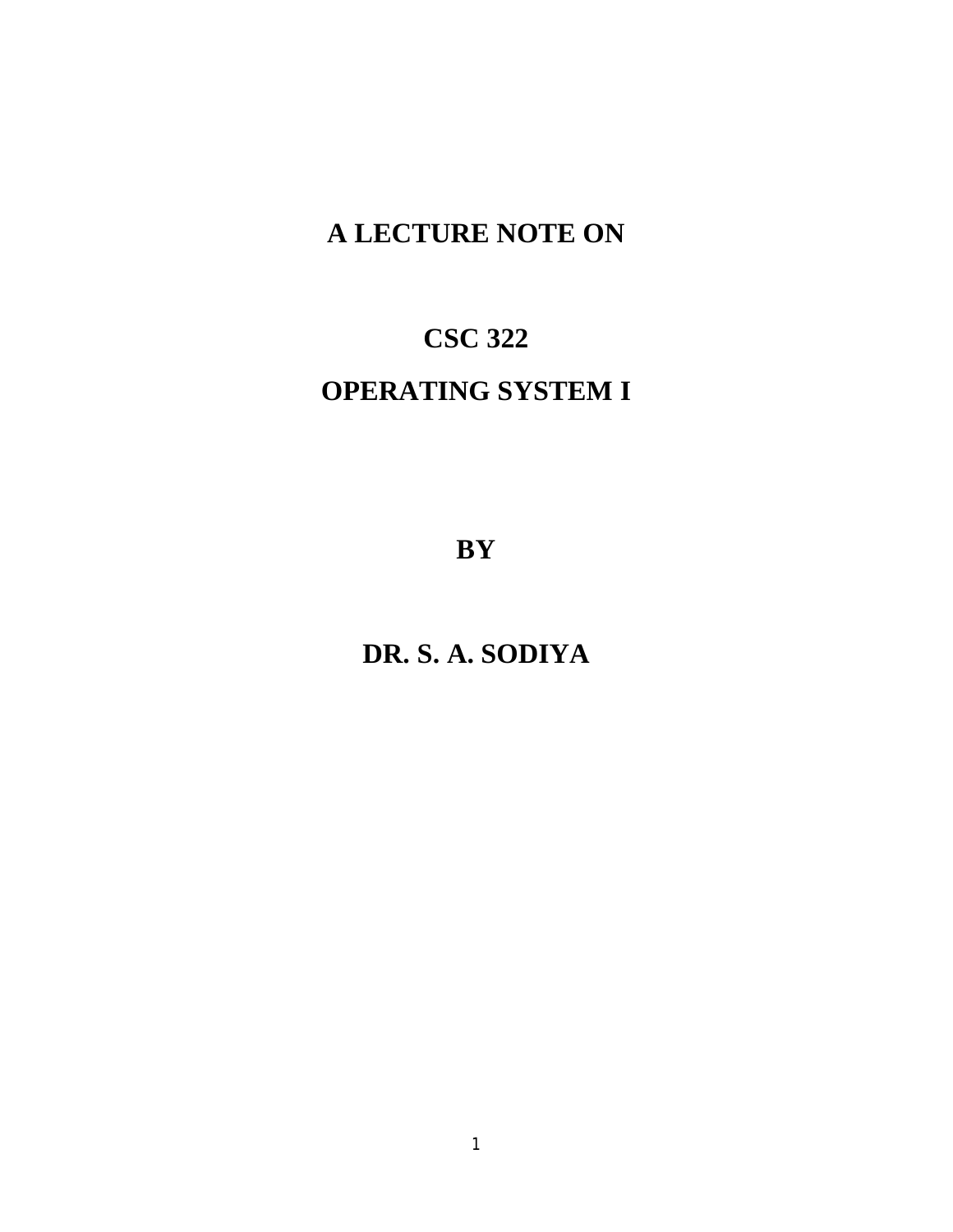# **SECTION ONE**

# **1.0 INTRODUCTION TO OPERATING SYSTEMS**

#### 1.1 DEFINITIONS OF OPERATING SYSTEMS

An **operating system** (commonly abbreviated *OS* and *O/S*) is the infrastructure software component of a computer system; it is responsible for the management and coordination of activities and the sharing of the limited resources of the computer. An operating system is the set of programs that controls a computer. The operating system acts as a host for applications that are run on the machine. As a host, one of the purposes of an operating system is to handle the details of the operation of the hardware. This relieves application programs from having to manage these details and makes it easier to write applications. Operating Systems can be viewed from two points of views: **Resource manager** and **Extended machines**. From Resource manager point of view, Operating Systems manage the different parts of the system efficiently and from extended machines point of view, Operating Systems provide a virtual machine to users that is more convenient to use.

# 1.2 HISTORICAL DEVELOPMENT OF OPERATING SYSTEMS

Historically operating systems have been tightly related to the computer architecture, it is good idea to study the history of operating systems from the architecture of the computers on which they run. Operating systems have evolved through a number of distinct phases or generations which corresponds roughly to the decades.

# **The 1940's - First Generation**

The earliest electronic digital computers had no operating systems. Machines of the time were so primitive that programs were often entered one bit at a time on rows of mechanical switches (plug boards). Programming languages were unknown (not even assembly languages). Operating systems were unheard of.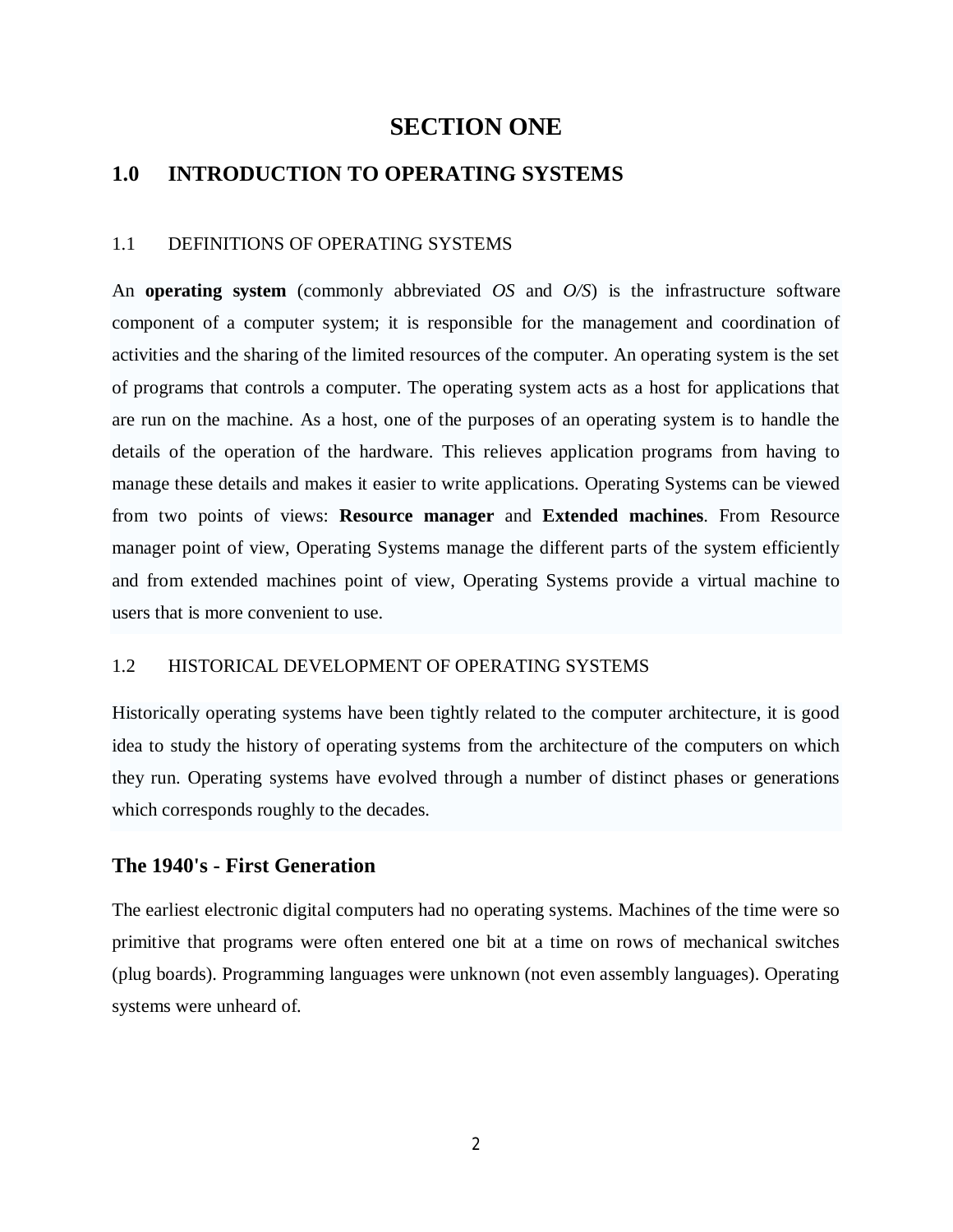### **The 1950's - Second Generation**

By the early 1950's, the routine had improved somewhat with the introduction of punch cards. The General Motors Research Laboratories implemented the first operating systems in early 1950's for their IBM 701. The system of the 50's generally ran one job at a time. These were called single-stream batch processing systems because programs and data were submitted in groups or batches.

# **The 1960's - Third Generation**

The systems of the 1960's were also batch processing systems, but they were able to take better advantage of the computer's resources by running several jobs at once. So operating systems designers developed the concept of multiprogramming in which several jobs are in main memory at once; a processor is switched from job to job as needed to keep several jobs advancing while keeping the peripheral devices in use.

For example, on the system with no multiprogramming, when the current job paused to wait for other I/O operation to complete, the CPU simply sat idle until the I/O finished. The solution for this problem that evolved was to partition memory into several pieces, with a different job in each partition. While one job was waiting for I/O to complete, another job could be using the CPU.

Another major feature in third-generation operating system was the technique called spooling (simultaneous peripheral operations on line). In spooling, a high-speed device like a disk interposed between a running program and a low-speed device involved with the program in input/output. Instead of writing directly to a printer, for example, outputs are written to the disk. Programs can run to completion faster, and other programs can be initiated sooner when the printer becomes available, the outputs may be printed.

Note that spooling technique is much like thread being spun to a spool so that it may be later be unwound as needed.

Another feature present in this generation was time-sharing technique, a variant of multiprogramming technique, in which each user has an on-line (i.e., directly connected)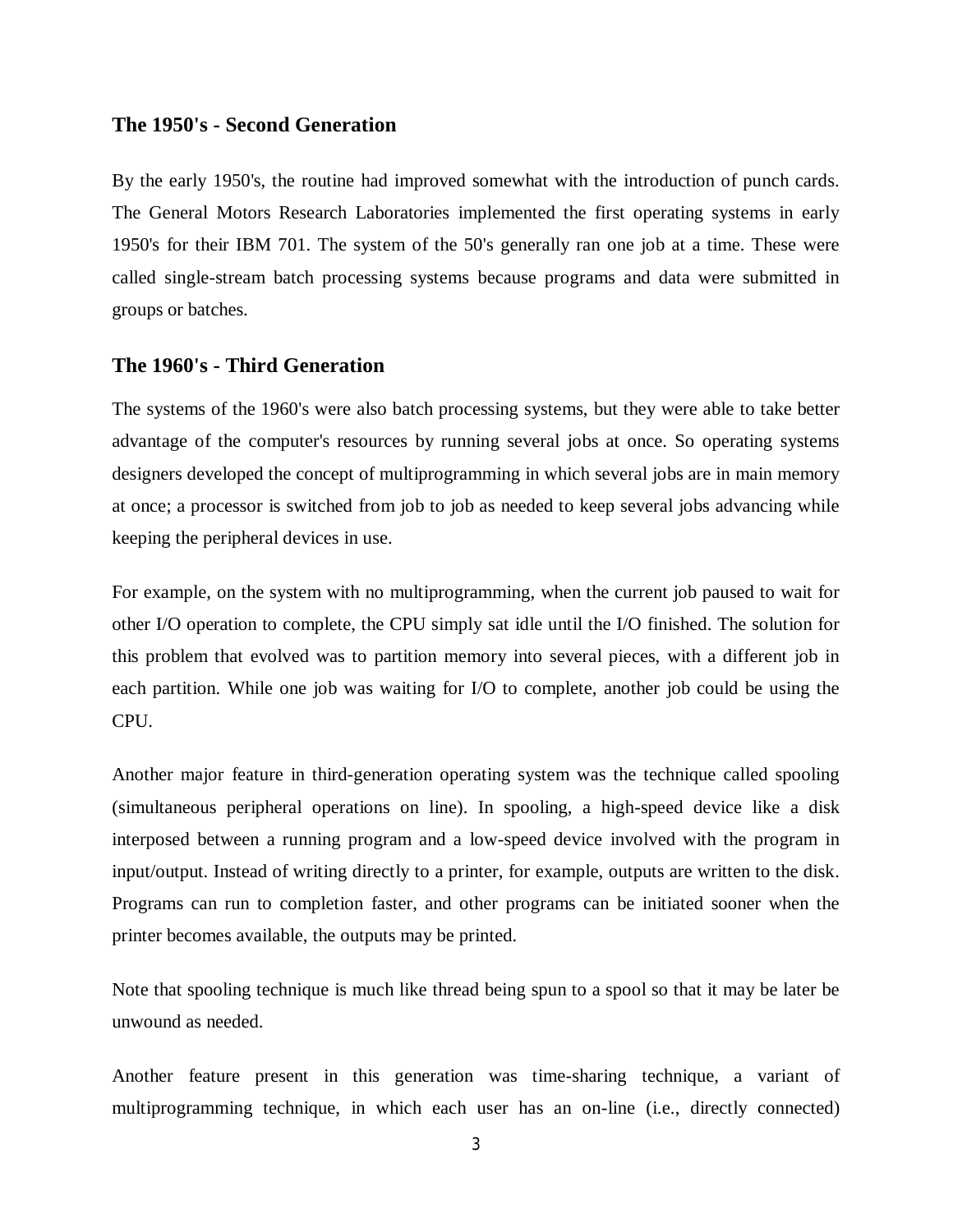terminal. Because the user is present and interacting with the computer, the computer system must respond quickly to user requests, otherwise user productivity could suffer. Timesharing systems were developed to multiprogram large number of simultaneous interactive users.

# **Fourth Generation**

With the development of LSI (Large Scale Integration) circuits, chips, operating system entered in the personal computer and the workstation age. Microprocessor technology evolved to the point that it became possible to build desktop computers as powerful as the mainframes of the 1970s. Two operating systems have dominated the personal computer scene: MS-DOS, written by Microsoft, Inc. for the IBM PC and other machines using the Intel 8088 CPU and its successors, and UNIX, which is dominant on the large personal computers using the Motorola 6899 CPU family.

#### **1.3 OBJECTIVES OF OPERATING SYSTEMS**

Modern Operating systems generally have following three major goals. Operating systems generally accomplish these goals by running processes in low privilege and providing service calls that invoke the operating system kernel in high-privilege state.

#### **To hide details of hardware by creating abstraction**

An abstraction occurs when software hides lower level details and provides a set of higher-level functions. An operating system transforms the physical world of devices, instructions, memory, and time into virtual world that is the result of abstractions built by the operating system. There are several reasons for abstraction.

*First*, the code needed to control peripheral devices is not standardized. Operating systems provide subroutines called device drivers that perform operations on behalf of programs for example, input/output operations.

*Second*, the operating system introduces new functions as it abstracts the hardware. For instance, operating system introduces the file abstraction so that programs do not have to deal with disks. *Third*, the operating system transforms the computer hardware into multiple virtual computers, each belonging to a different program. Each program that is running is called a process. Each

4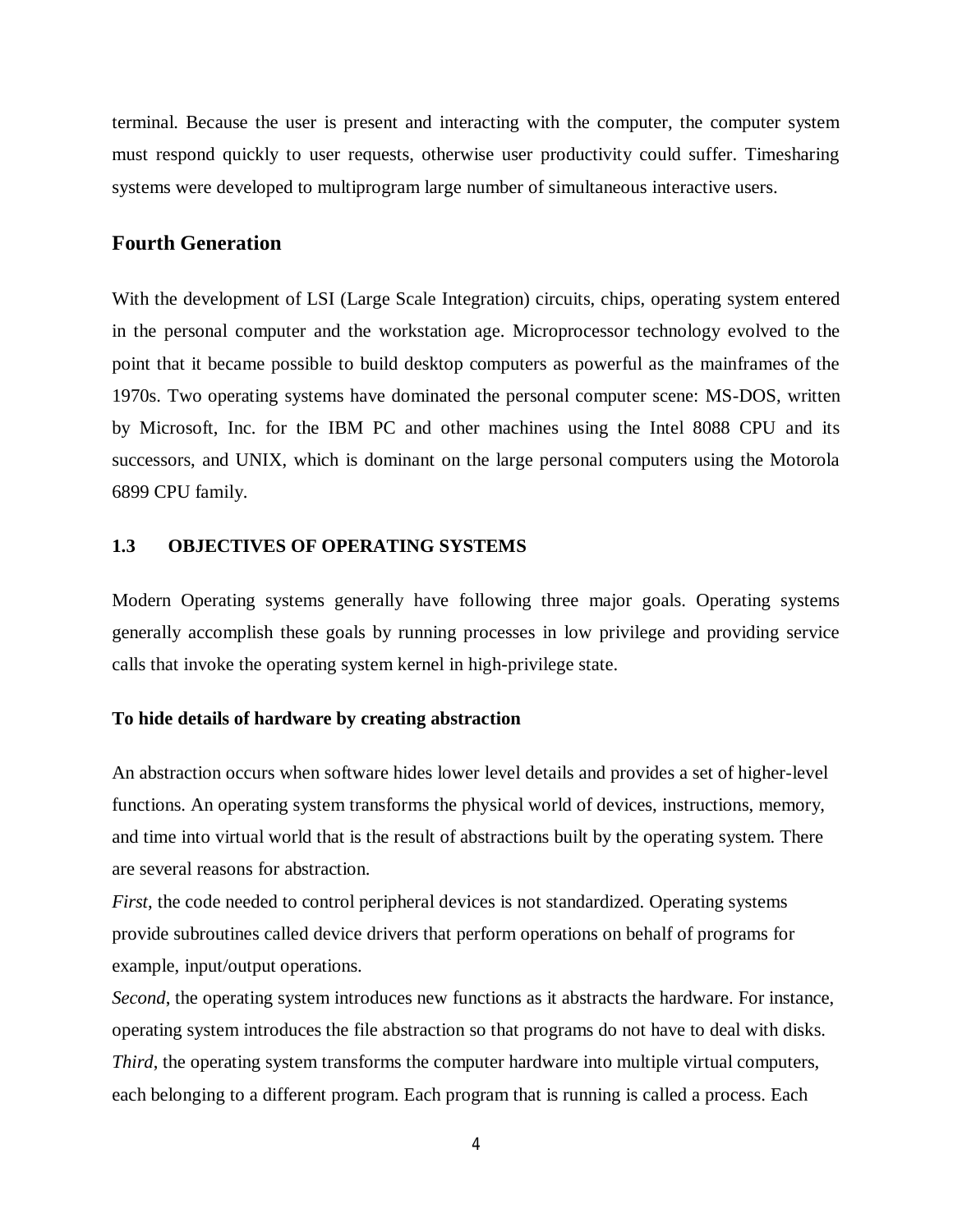process views the hardware through the lens of abstraction. *Fourth*, the operating system can enforce security through abstraction.

#### **To allocate resources to processes (Manage resources)**

An operating system controls how **processes** (the active agents) may access **resources** (passive entities).

#### **Provide a pleasant and effective user interface**

The user interacts with the operating systems through the user interface and usually interested in the "look and feel" of the operating system. The most important components of the user interface are the command interpreter, the file system, on-line help, and application integration. The recent trend has been toward increasingly integrated graphical user interfaces that encompass the activities of multiple processes on networks of computers.

# **1.4 HOW AN OPERATING SYSTEM WORKS**

When the power of computer is turned on, the first program that runs is usually a set of instructions kept in the computer's read- only memory (ROM). This code examines the system hardware to make sure everything is functioning properly. This **power-on self test** (POST) checks the CPU, memory and basic input-output system (BIOS) for errors and stores the result in a special memory location. Once the POST has successfully completed, the software loaded in ROM (sometimes called the BIOS or **firmware**) will begin to activate the computer's disk drives. In most modern computers, when the computer activates the hard disk drive, it finds the first piece of the operating system: the **bootstrap loader**.

The bootstrap loader is a small program that has a single function: It loads the operating system into memory and allows it to begin operation. In the most basic form, the bootstrap loader sets up the small driver programs that interface with and control the various hardware subsystems of the computer. It sets up the divisions of memory that hold the operating system, user information and applications. It establishes the data structures that will hold the myriad signals, flags and semaphores that are used to communicate within and between the subsystems and applications of the computer. Then it turns control of the computer over to the operating system.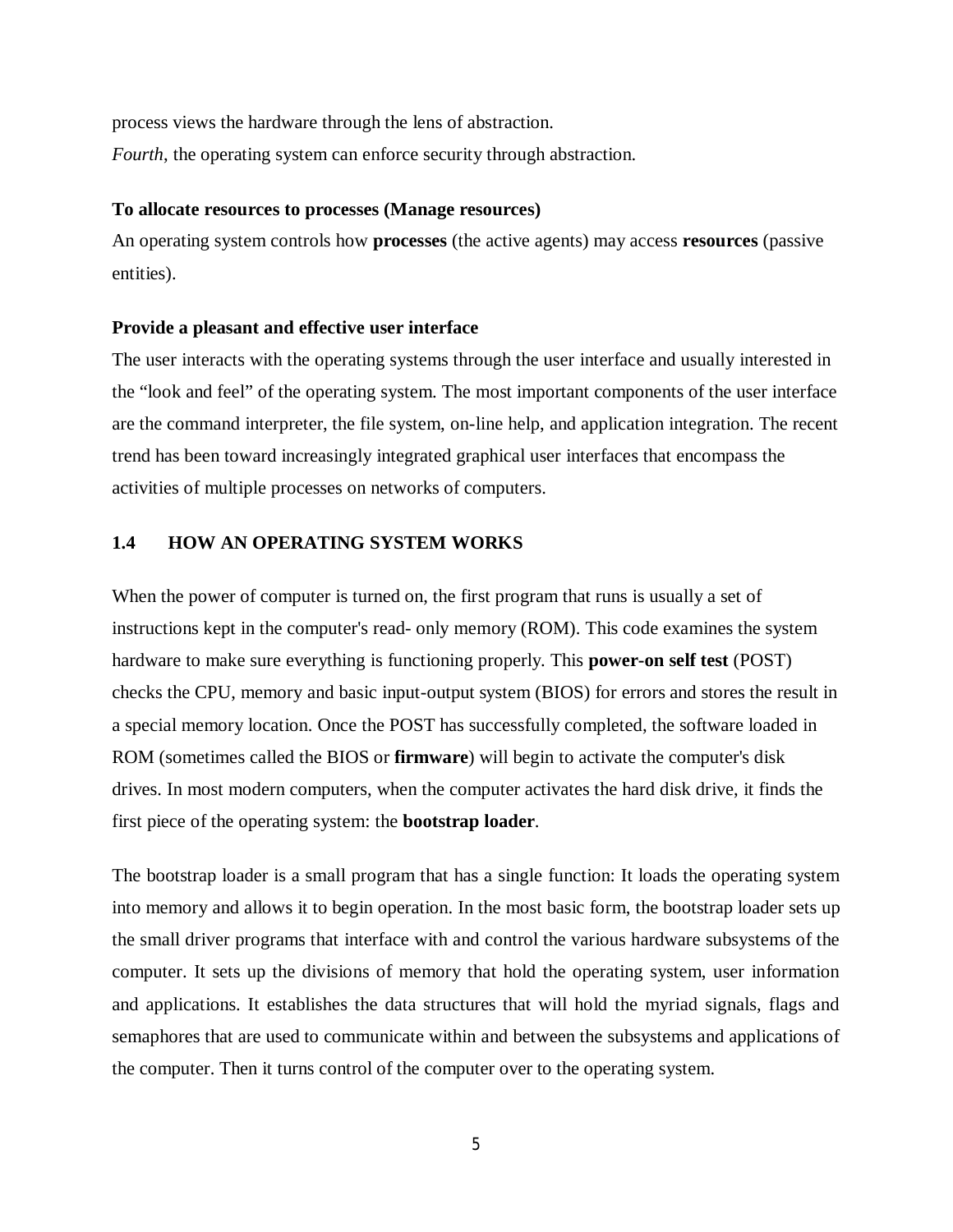#### **1.5 TYPES OF OPERATING SYSTEMS**

Within the broad family of operating systems, there are generally four types, categorized based on the types of computers they control and the sort of applications they support. The categories are:

- **Real-time operating system** (RTOS) Real-time operating systems are used to control machinery, scientific instruments and industrial systems. An RTOS typically has very little user-interface capability, and no end-user utilities, since the system will be a "sealed box" when delivered for use. A very important part of an RTOS is managing the resources of the computer so that a particular operation executes in precisely the same amount of time, every time it occurs. In a complex machine, having a part move more quickly just because system resources are available may be just as catastrophic as having it not move at all because the system is busy.
- **Single-user, single task operating system** As the name implies, this operating system is designed to manage the computer so that one user can effectively do one thing at a time. The Palm OS for Palm handheld computers is a good example of a modern singleuser, single-task operating system.
- **Single-user, multi-tasking operating system** This is the type of operating system most people use on their desktop and laptop computers today. Microsoft's Windows and Apple's MacOS platforms are both examples of operating systems that will let a single user have several programs in operation at the same time. For example, it's entirely possible for a Windows user to be writing a note in a word processor while downloading a file from the Internet while printing the text of an e-mail message.
- **Multi-user operating system** A multi-user operating system allows many different users to take advantage of the computer's resources simultaneously. The operating system must make sure that the requirements of the various users are balanced, and that each of the programs they are using has sufficient and separate resources so that a problem with one user doesn't affect the entire community of users. Unix, VMS and mainframe operating systems, such as *MVS*, are examples of multi-user operating systems.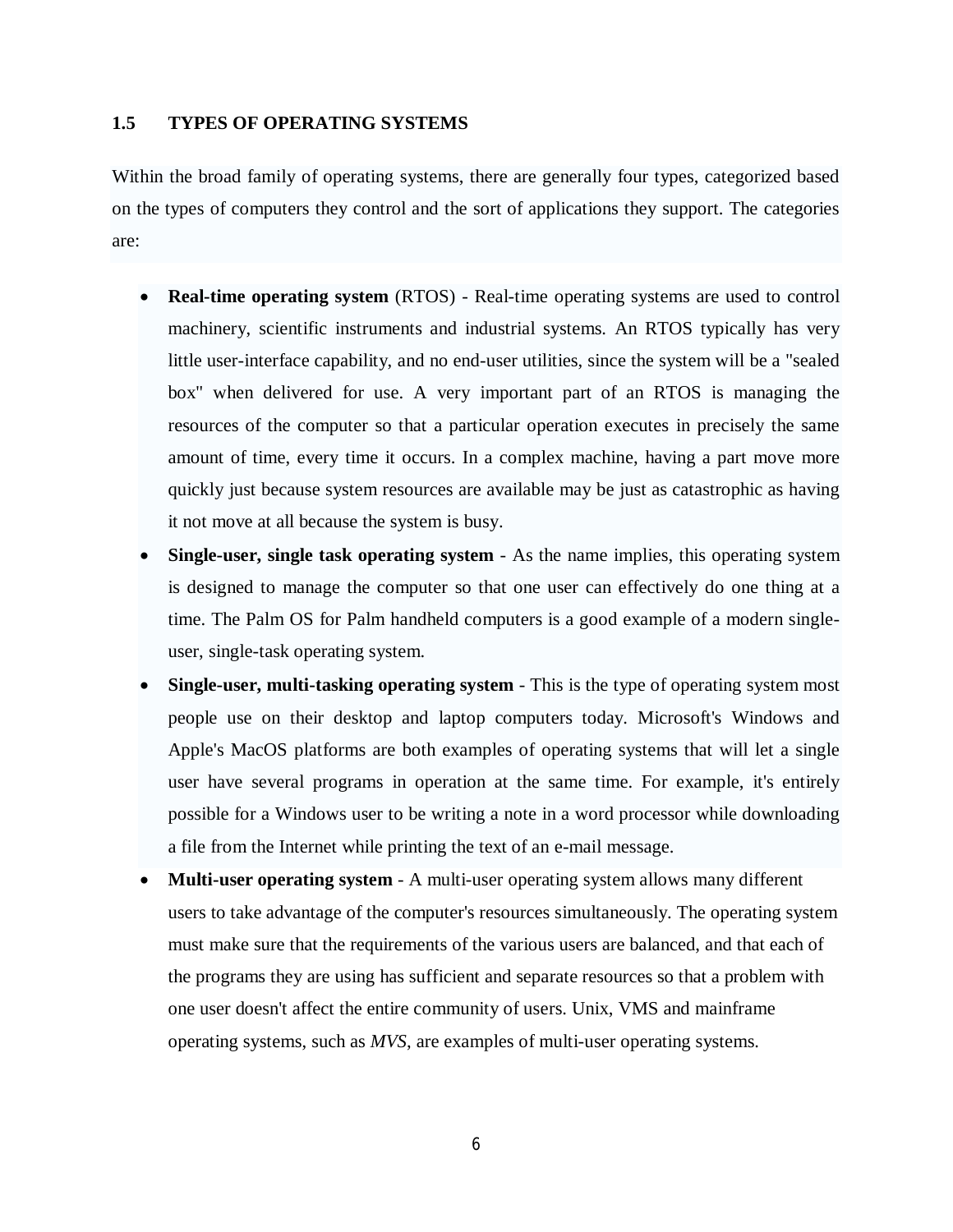#### **1.6 FUNCTIONS OF OPERATING SYSTEMS**

The major functions of operating systems are;

- **Processor management**: An operating system deals with the assignment of processor to different tasks being performed by the computer system.
- **Memory management**: An operating system deals with the allocation of main memory and other storage areas to the system programs as well as user programs and data.
- **Input/output management**: An operating system deals with the co-ordination and assignment of the different output and input device while one or more programs are being executed.
- File management: An operating system deals with the storage of file of various storage devices to another. It also allows all files to be easily changed and modified through the use of text editors or some other files manipulation routines.

Other functions of the operating systems are;

- Establishment and enforcement of a priority system: The operating system determines and maintains the order in which jobs are to be executed in the computer system.
- Automatic transition from job to job as directed by special control statements.
- Interpretation of commands and instructions.
- Coordination and assignment of compilers, assemblers, utility programs, and other software to the various user of the computer system.
- Facilitates easy communication between the computer system and the computer operator (human). It also establishes data security and integrity.

#### **OPERATING SYSTEMS CONCERN**

An operating system is a computer program. Operating systems are written by human programmers who make mistakes. Therefore there can be errors in the code even though there may be some testing before the product is released. Some companies have better software quality control and testing than others so one may notice varying levels of quality from operating system to operating system. Errors in operating systems cause three main types of problems: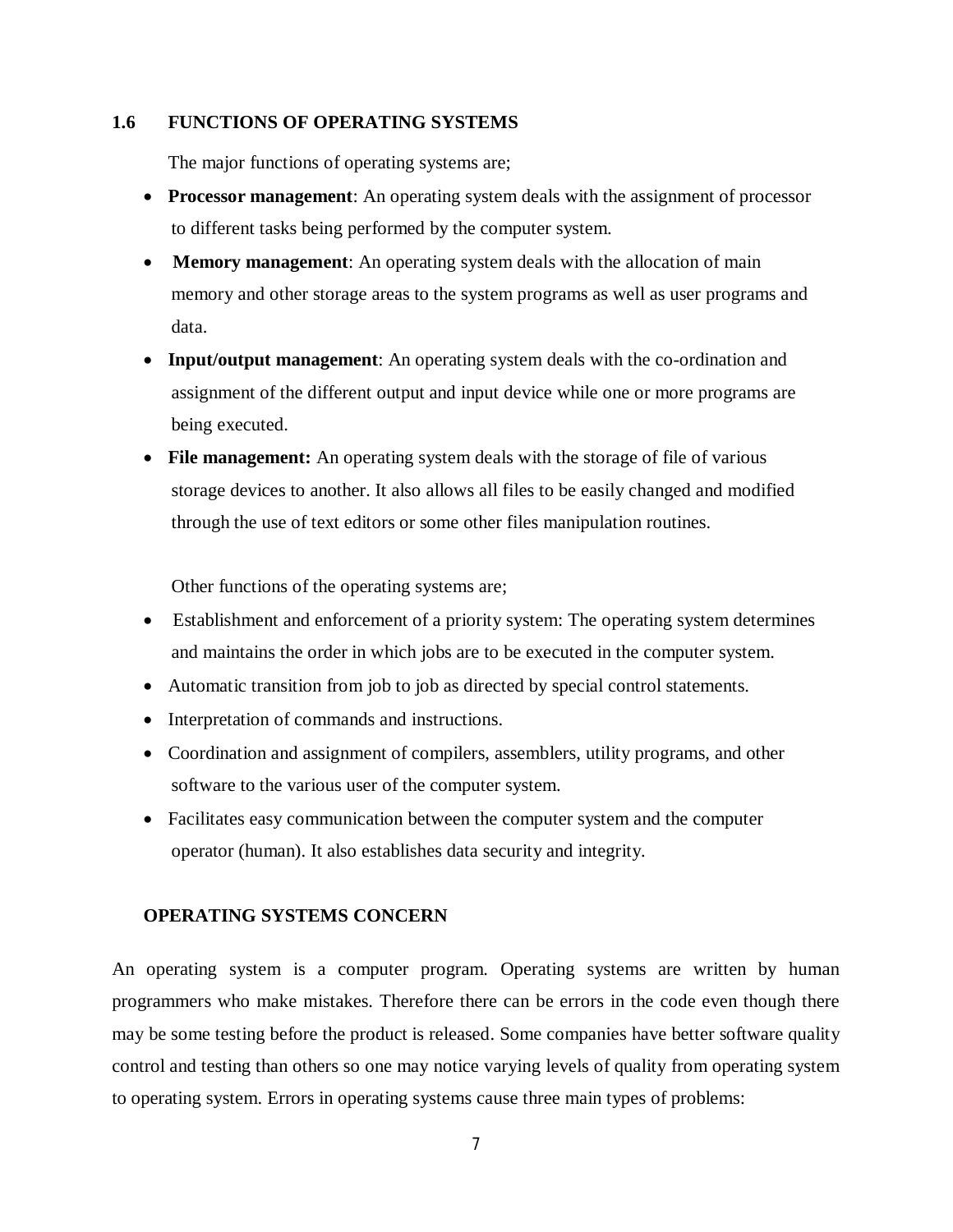- System crashes and instabilities These can happen due to a software bug typically in the operating system, although computer programs being run on the operating system can make the system more unstable or may even crash the system by themselves. This varies depending on the type of operating system. A system crash is the act of a system freezing and becoming unresponsive which would cause the user to need to reboot.
- Security flaws Some software errors leave a door open for the system to be broken into by unauthorized intruders. As these flaws are discovered, unauthorized intruders may try to use these to gain illegal access to your system. Patching these flaws often will help keep your computer system secure. How this is done will be explained later.
- Sometimes errors in the operating system will cause the computer not to work correctly with some peripheral devices such as printers.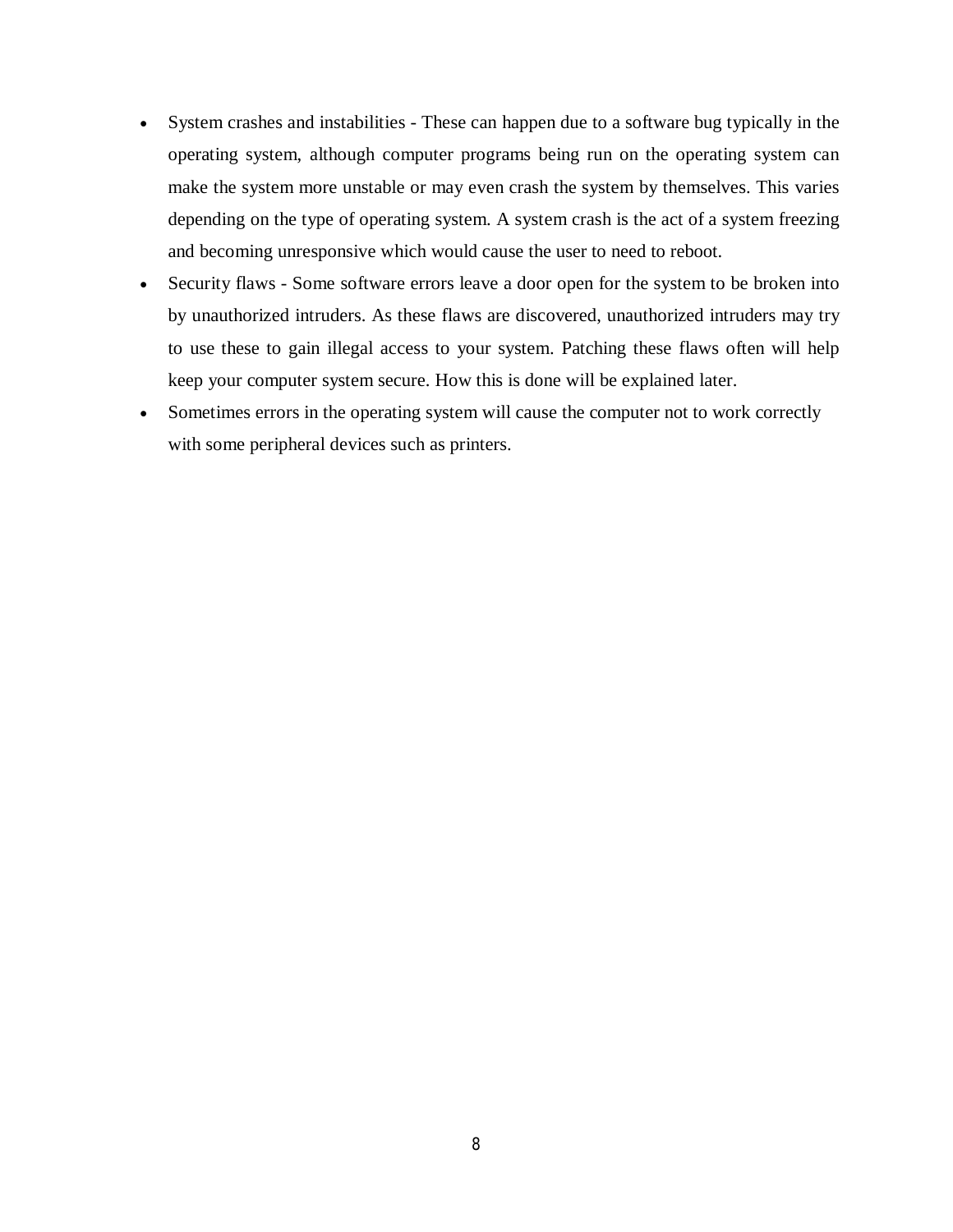# **SECTION TWO**

# **2.0 PROCESSES AND THREADS**

# **2.1 PROCESSES**

There is no universally agreed upon definition, however, some of the definitions of a process include;

- A program in Execution.
- An asynchronous activity.
- The 'animated sprit' of a procedure in execution.
- The entity to which processors are assigned.
- The 'dispatchable' unit.

The definition "*Program in Execution"* seems to be most frequently used.

A process is the unit of work in a system. In Process model, all software on the computer is organized into a number of sequential processes. A process includes PC, registers, and variables. Conceptually, each process has its own virtual CPU. In reality, the CPU switches back and forth among processes. (The rapid switching back and forth is called multiprogramming).

# **2.1.1 PROCESS STATES**

A process goes through a series of discrete process states.

- **New State** The process being created.
- **Terminated State** The process has finished execution.
- **Blocked (waiting) State** When a process blocks, it does so because logically it cannot continue, typically because it is waiting for input that is not yet available. Formally, a process is said to be blocked if it is waiting for some event to happen (such as an I/O completion) before it can proceed. In this state a process is unable to run until some external event happens.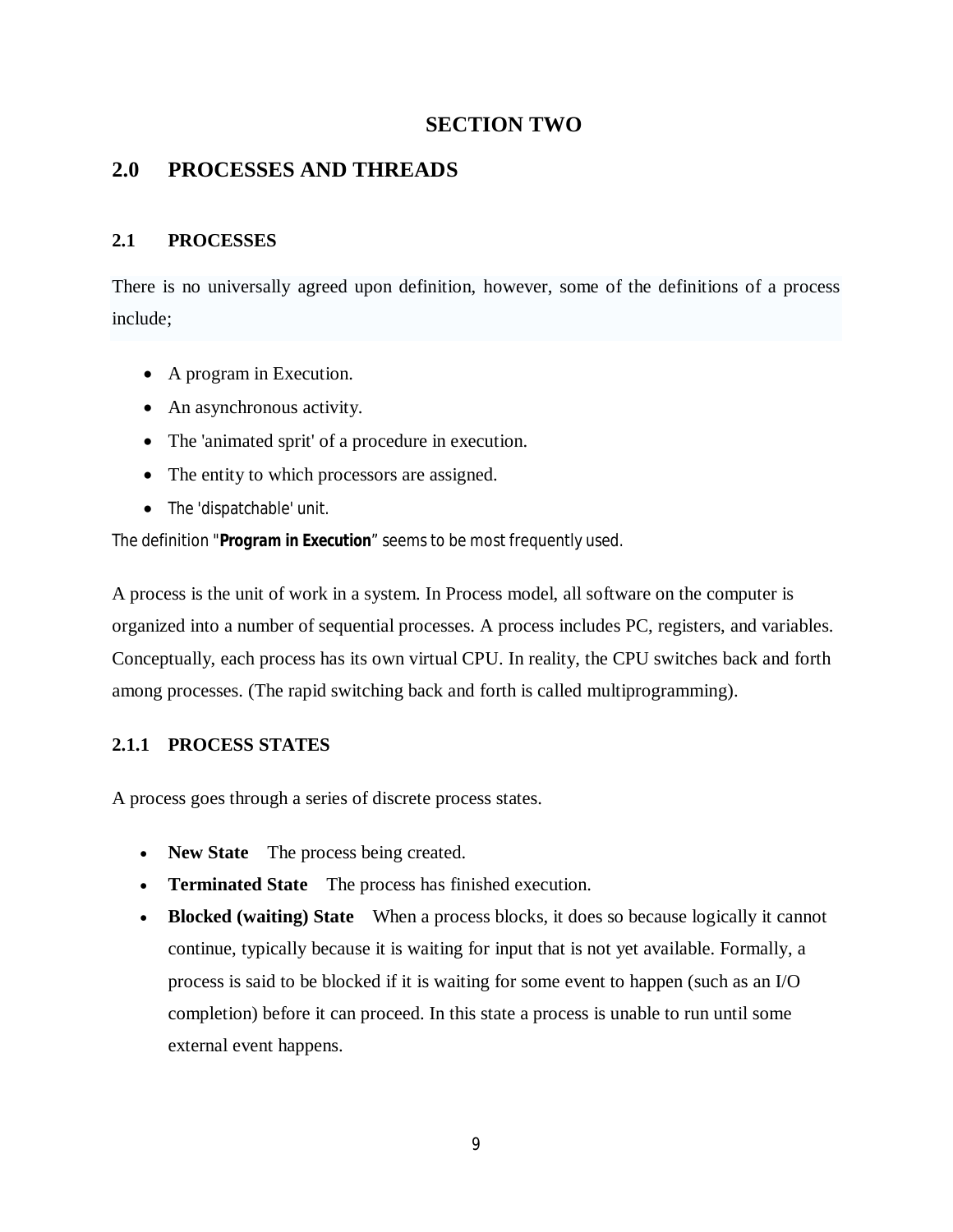- **Running State** A process is said to be running if it currently has the CPU, that is, actually using the CPU at that particular instant.
- **Ready State** A process is said to be ready if it use a CPU if one were available. It is runable but temporarily stopped to let another process run.

Logically, the 'Running' and 'Ready' states are similar. In both cases the process is willing to run, only in the case of 'Ready' state, there is temporarily no CPU available for it. The 'Blocked' state is different from the 'Running' and 'Ready' states in that the process cannot run, even if the CPU is available.

# **2.1.2 PROCESS STATE TRANSITION**

The following are six (6) possible transitions among above mentioned five (5) states

• **Transition 1** occurs when process discovers that it cannot continue. If running process initiates an I/O operation before its allotted time expires, the running process voluntarily relinquishes the CPU.

This state transition is:

Block (process-name): Running  $\rightarrow$  Block.

- **Transition 2** occurs when the scheduler decides that the running process has run long enough and it is time to let another process have CPU time. This state transition is: Time-Run-Out (process-name): Running  $\rightarrow$  Ready.
- **Transition 3** occurs when all other processes have had their share and it is time for the first process to run again

This state transition is:

Dispatch (process-name): Ready  $\rightarrow$  Running.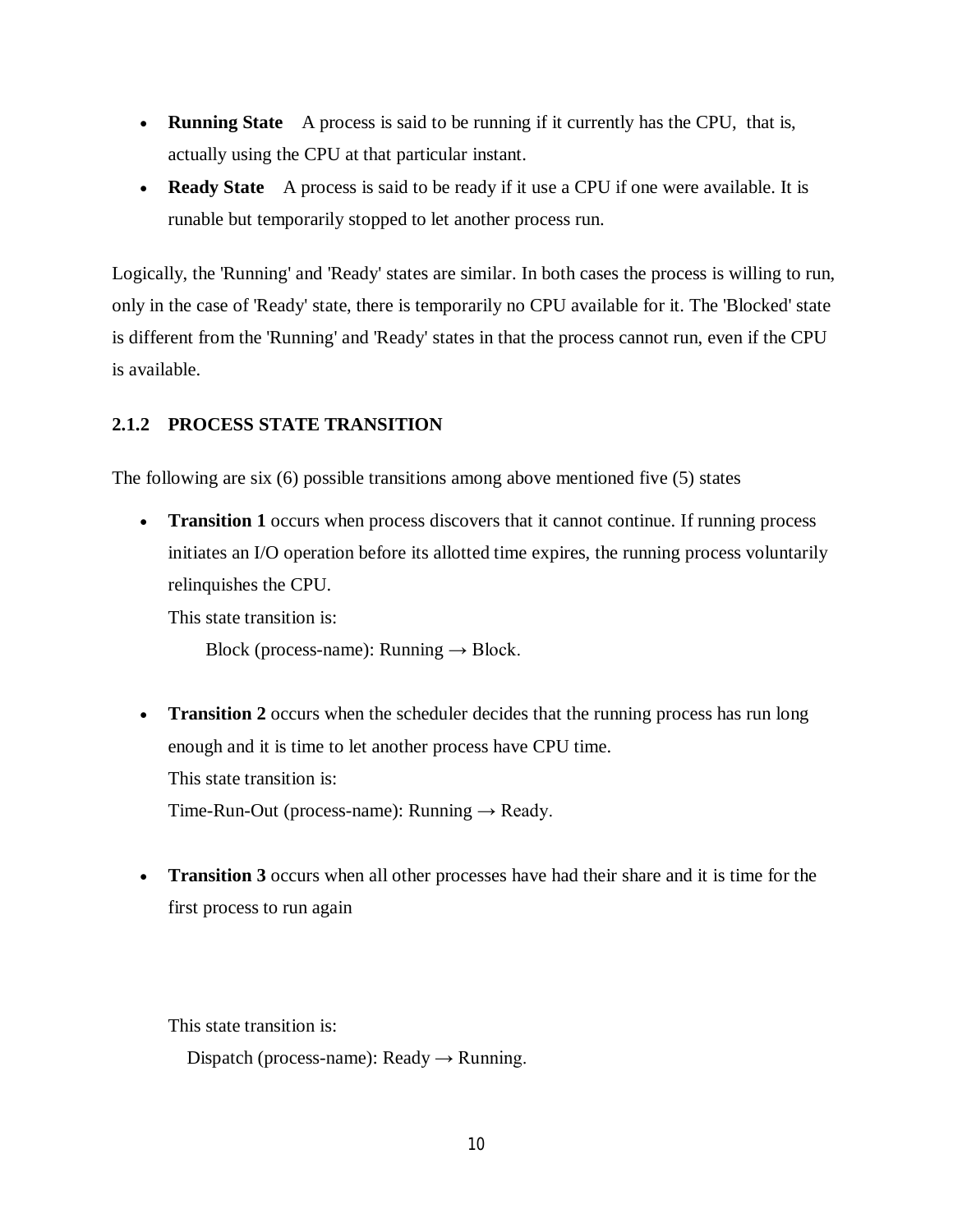**Transition 4** occurs when the external event for which a process was waiting (such as arrival of input) happens.

This state transition is:

Wakeup (process-name): Blocked  $\rightarrow$  Ready.

**Transition 5** occurs when the process is created.

This state transition is:

Admitted (process-name): New  $\rightarrow$  Ready.

**Transition 6** occurs when the process has finished execution. This state transition is:

Exit (process-name): Running  $\rightarrow$  Terminated.

# **2.1.3 PROCESSING MODES**

There are various processing modes, two of which are majorly connected with the study of operating systems, they are;

**Batch Processing:** The earliest computers were extremely expensive devices, and very slow. Machines were typically dedicated to a particular set of tasks and operated by control panel, the operator manually entering small programs via switches in order to load and run other programs. These programs might take hours, even weeks, to run. As computers grew in speed, run times dropped, and suddenly the time taken to start up the next program became a concern. The batch processing methodologies evolved to decrease these dead times, cuing up programs so as soon as one completed the next would start.

To support a batch processing operation, a number of card punch or paper tape writers would be used by programmers, who would use these inexpensive machines to write their programs "offline". When they completed typing them, they were submitted to the operations team, who would schedule them for running. Important programs would be run quickly, less important ones were unpredictable. When the program was finally run, the output, generally printed, would be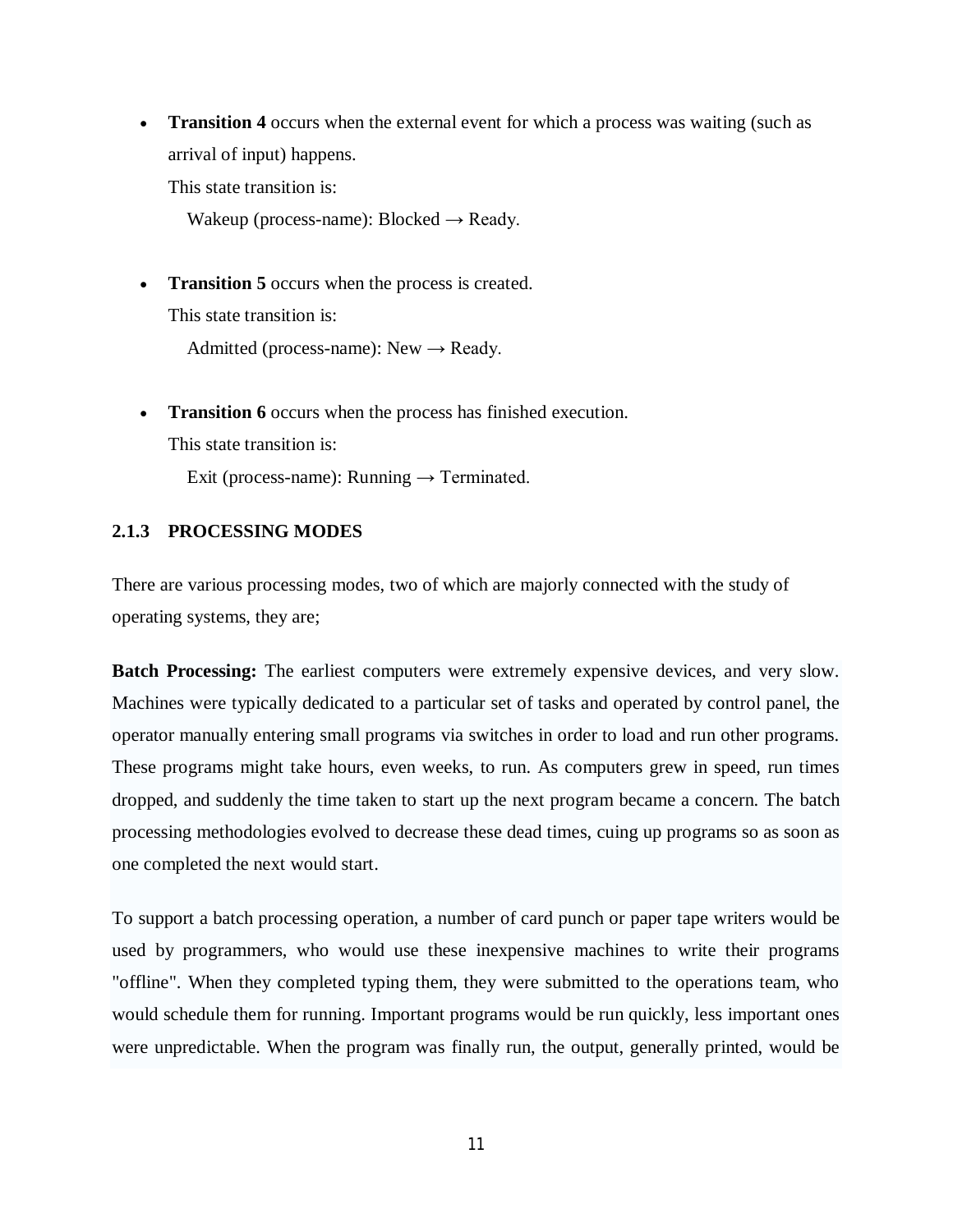returned to the programmer. The complete process might take days, during which the programmer might never see the computer.

The alternative, allowing the user to operate the computer directly, was generally far too expensive to consider. This was because the user had long delays where they were simply sitting there entering code. This limited developments in direct interactivity to organizations that could afford to waste computing cycles, large universities for the most part. Programmers at the universities decried the inhumanist behaviors that batch processing imposed, to the point that Stanford students made a short film humorously critiquing it. They experimented with new ways to directly interact with the computer, a field today known as human machine interaction.

### Benefits of Batch Processing

- It allows sharing of computer resources among many users and programs,
- It shifts the time of job processing to when the computing resources are less busy,
- It avoids idling the computing resources with minute-by-minute human interaction and supervision,
- By keeping high overall rate of utilization, it better amortizes the cost of a computer, especially an expensive one.

**Time Sharing:** Time-sharing developed out of the realization that while any single user was inefficient, a large group of users together were not. This was due to the pattern of interaction; in most cases users entered bursts of information followed by long pause, but a group of users working at the same time would mean that the pauses of one user would be used up by the activity of the others. Given an optimal group size, the overall process could be very efficient. Similarly, small slices of time spent waiting for disk, tape, or network input could be granted to other users.

Implementing a system able to take advantage of this would be difficult. Batch processing was really a methodological development on top of the earliest systems; computers still ran single programs for single users at any time, all that batch processing changed was the time delay between one program and the next. Developing a system that supported multiple users at the same time was a completely different concept, the "state" of each user and their programs would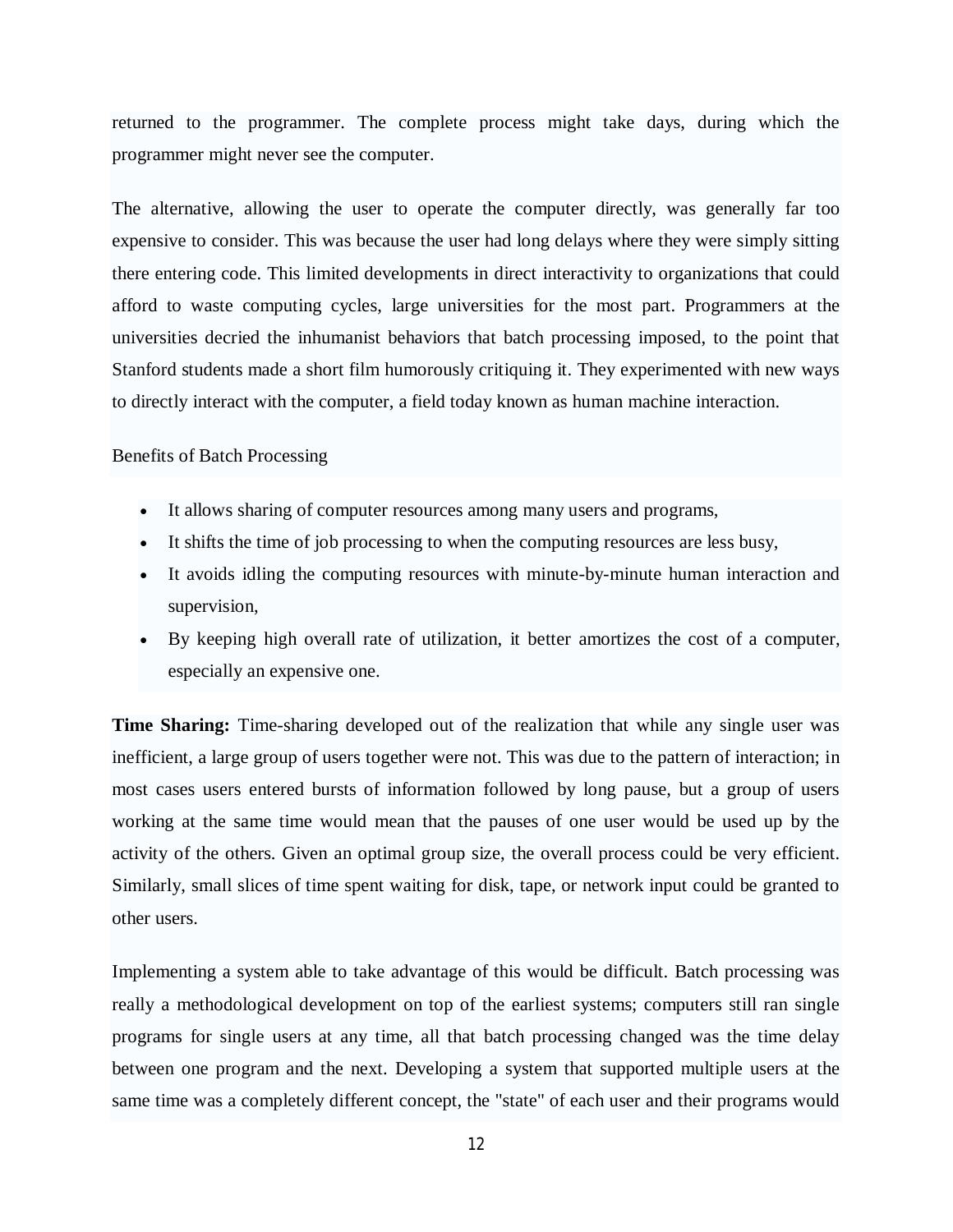have to be kept in the machine, and then switch between them quickly. This would take up computer cycles, and on the slow machines of the era this was a concern. However, as computers rapidly improved in speed, and especially size of core memory to keep the state, the overhead of time-sharing continually reduced in overall terms.

#### **2.2.0 THREADS**

A thread is a single sequence stream within in a process. Because threads have some of the properties of processes, they are sometimes called *lightweight processes*. In a process, threads allow multiple executions of streams. In many respect, threads are popular way to improve application through parallelism. The CPU switches rapidly back and forth among the threads giving illusion that the threads are running in parallel. Like a traditional process i.e., process with one thread, a thread can be in any of several states (Running, Blocked, Ready or Terminated).

The following are some reasons why threads are used in the design of operating systems.

- 1. A process with multiple threads makes a great server for example printer server.
- 2. Because threads can share common data, they do not need to use interprocess communication.
- 3. Because of the very nature, threads can take advantage of multiprocessors.

#### **2.2.1 PROCESSES VS. THREADS**

In many respect threads operate in the same way as that of processes. Some of the similarities and differences are:

#### **Similarities**

- Like processes threads share CPU and only one thread active (running) at a time.
- Like processes, threads within a process executes sequentially.
- Like processes, thread can create children.
- And like process, if one thread is blocked, another thread can run.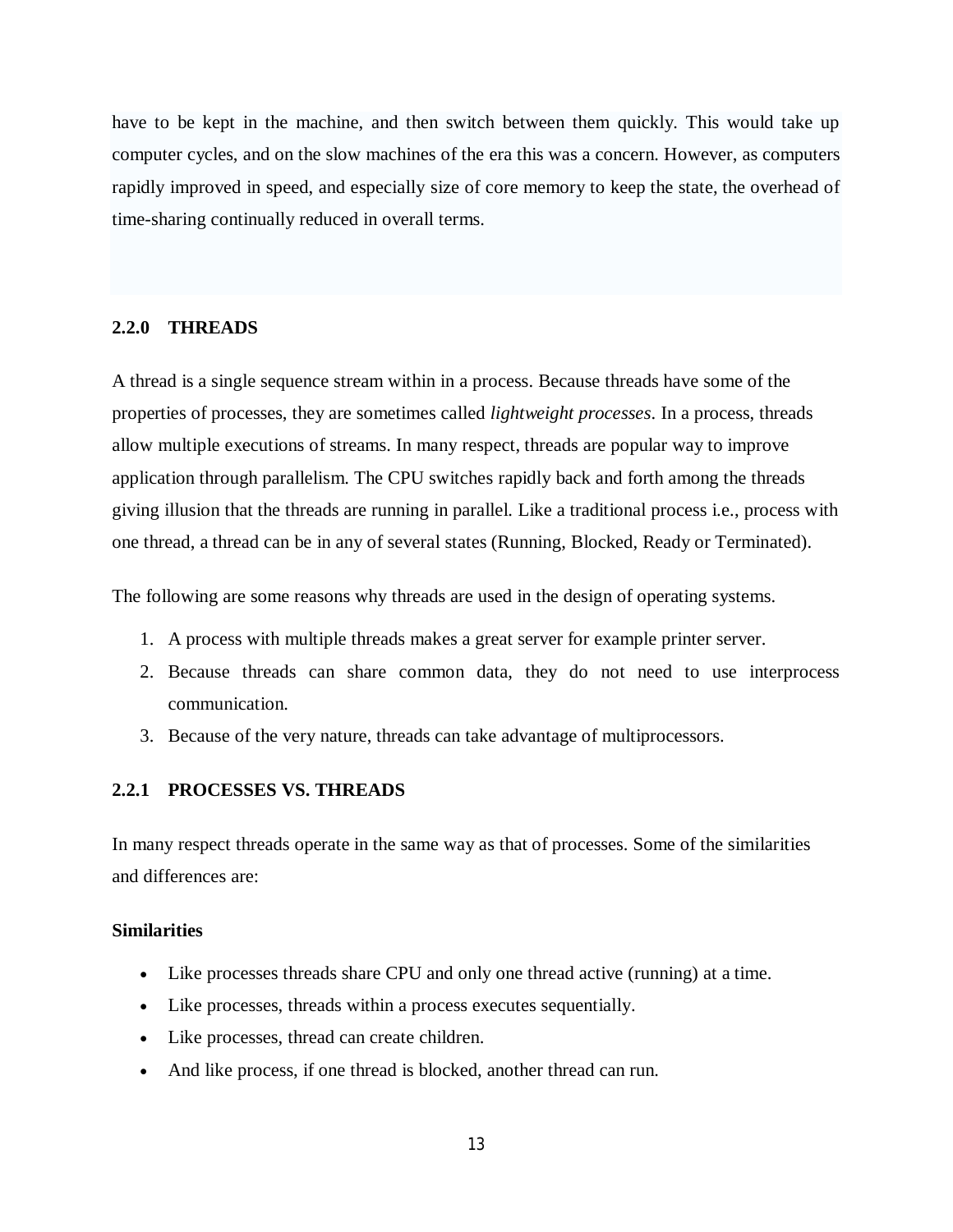# **Differences**

- Unlike processes, threads are not independent of one another.
- Unlike processes, all threads can access every address in the task.
- Unlike processes, threads are designed to assist one other. Processes might or might not assist one another because processes may originate from different users.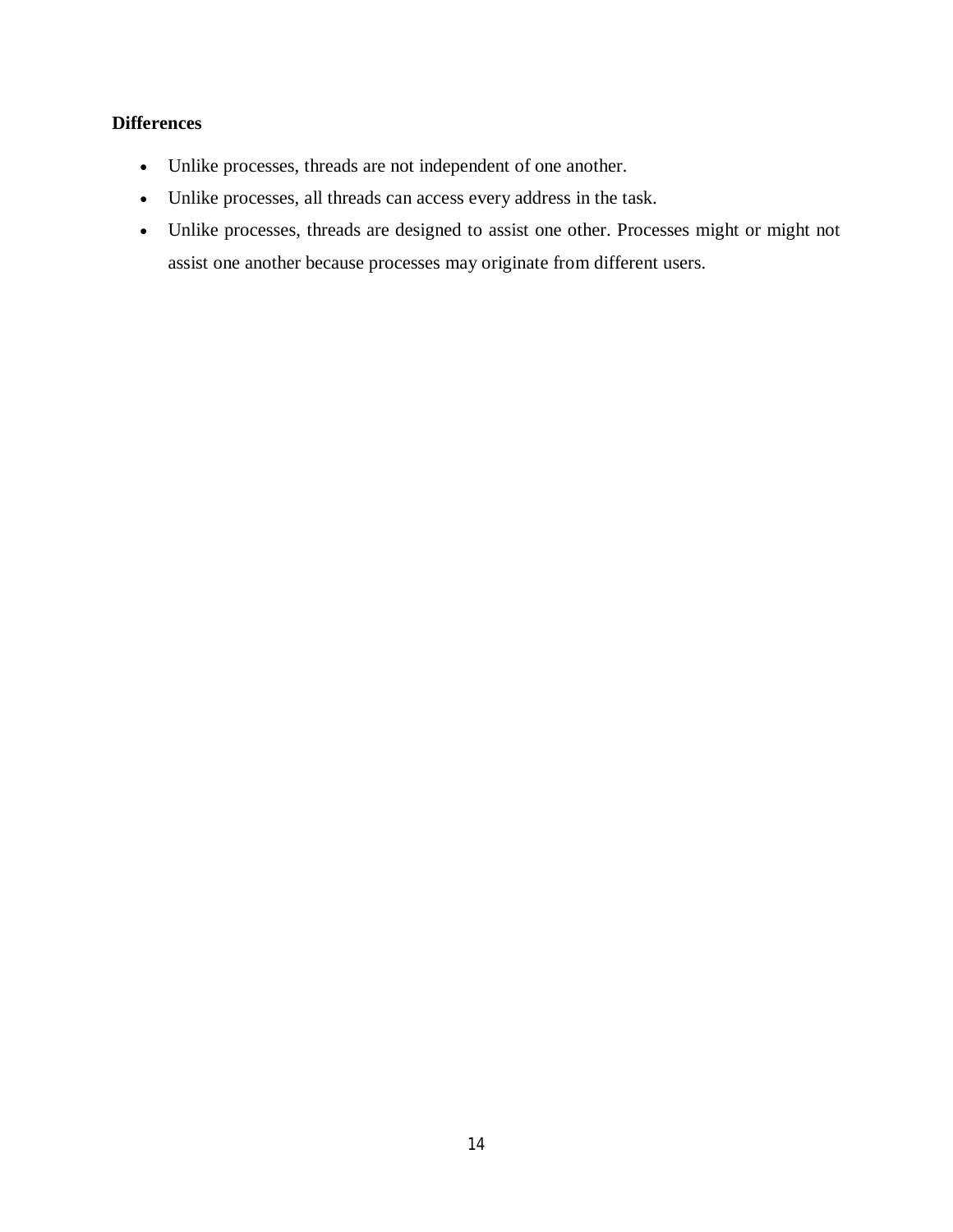#### **SECTION THREE**

#### **3.0 PROCESS SCHEDULING AND SCHEDULING ALGORITHM**

#### **3.1 PROCESS SCHEDULING**

The assignment of physical processors to processes allows processors to accomplish work. The problem of determining when processors should be assigned and to which processes is called processor scheduling or CPU scheduling. When more than one process is runable, the operating system must decide which one first. The part of the operating system concerned with this decision is called the scheduler, and algorithm it uses is called the scheduling algorithm.

#### **3.1.1 GOALS OF SCHEDULING**

Many objectives must be considered in the design of a scheduling discipline. In particular, a scheduler should consider fairness, efficiency, response time, turnaround time, throughput, etc., Some of these goals depends on the system one is using for example batch system, interactive system or real-time system, etc. but there are also some goals that are desirable in all systems.

#### General Goals

**Fairness**: Fairness is important under all circumstances. A scheduler makes sure that each process gets its fair share of the CPU and no process can suffer indefinite postponement. Note that giving equivalent or equal time is not fair. Think of *safety control* and *payroll* at a nuclear plant.

**Policy Enforcement:** The scheduler has to make sure that system's policy is enforced. For example, if the local policy is safety then the *safety control processes* must be able to run whenever they want to, even if it means delay in *payroll processes*.

**Efficiency:** Scheduler should keep the system (or in particular CPU) busy cent percent of the time when possible. If the CPU and all the Input/output devices can be kept running all the time, more work gets done per second than if some components are idle.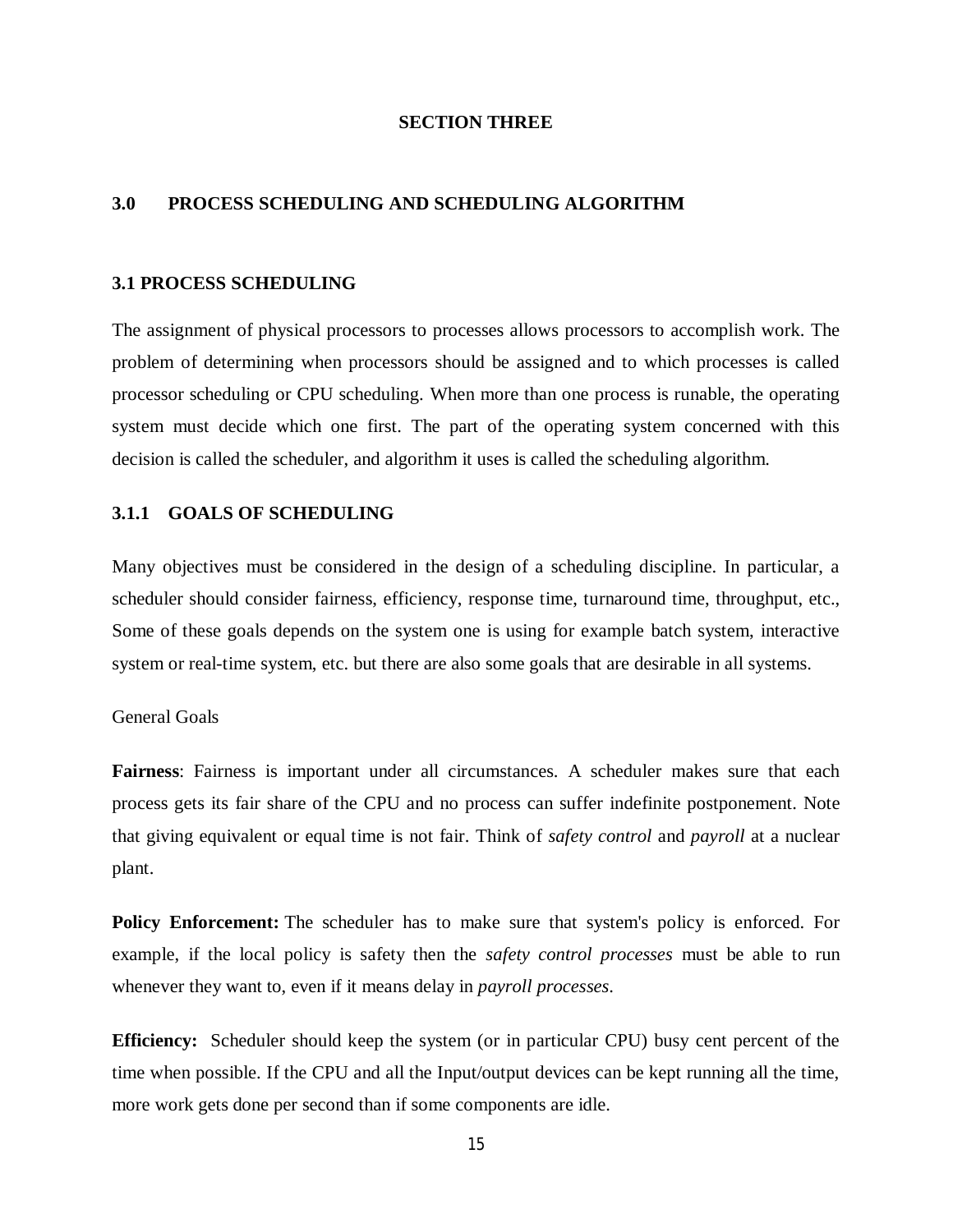**Response Time**: A scheduler should minimize the response time for interactive user.

**Turnaround**: A scheduler should minimize the time batch users must wait for an output.

**Throughput**: A scheduler should maximize the number of jobs processed per unit time.

# 3.1.2 **Preemptive Vs Nonpreemptive Scheduling**

The Scheduling algorithms can be divided into two categories with respect to how they deal with clock interrupts.

#### **Nonpreemptive Scheduling**

A scheduling discipline is nonpreemptive if, once a process has been given the CPU, the CPU cannot be taken away from that process.

Following are some characteristics of nonpreemptive scheduling

- 1. In nonpreemptive system, short jobs are made to wait by longer jobs but the overall treatment of all processes is fair.
- 2. In nonpreemptive system, response times are more predictable because incoming high priority jobs can not displace waiting jobs.
- 3. In nonpreemptive scheduling, a schedular executes jobs in the following two situations.
	- a. When a process switches from running state to the waiting state.
	- b. When a process terminates.

#### **Preemptive Scheduling**

A scheduling discipline is preemptive if, once a process has been given the CPU can taken away.

The strategy of allowing processes that are logically runable to be temporarily suspended is called Preemptive Scheduling and it is contrast to the "run to completion" method**.**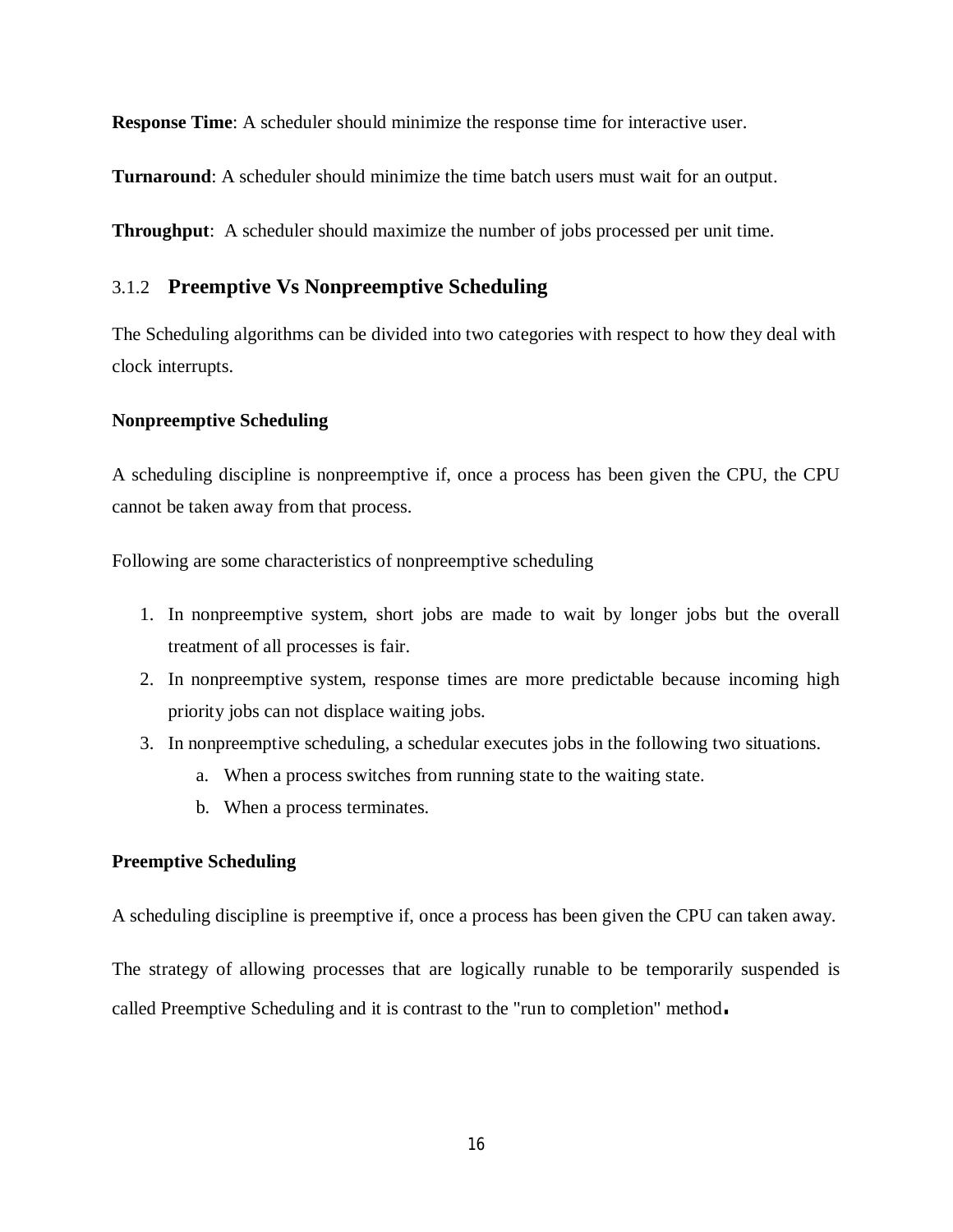# **3.2 SCHEDULING ALGORITHMS**

CPU Scheduling deals with the problem of deciding which of the processes in the ready queue is to be allocated the CPU.

Following are some scheduling algorithms we will study

- FCFS Scheduling.
- SRT Scheduling.
- SJF Scheduling.
- Round Robin Scheduling.
- Multilevel Feedback Queue Scheduling.

# **3.2.1 First-Come-First-Served (FCFS) SCHEDULING**

Other names of this algorithm are:

- First-In-First-Out (FIFO)
- Run-to-Completion
- Run-Until-Done

Perhaps, First-Come-First-Served algorithm is the simplest scheduling algorithm is the simplest scheduling algorithm. Processes are dispatched according to their arrival time on the ready queue. Being a nonpreemptive discipline, once a process has a CPU, it runs to completion. The FCFS scheduling is fair in the formal sense or human sense of fairness but it is unfair in the sense that long jobs make short jobs wait and unimportant jobs make important jobs wait.

FCFS is more predictable than most of other schemes since it offers time. FCFS scheme is not useful in scheduling interactive users because it cannot guarantee good response time. The code for FCFS scheduling is simple to write and understand. One of the major drawback of this scheme is that the average time is often quite long.

The First-Come-First-Served algorithm is rarely used as a master scheme in modern operating systems but it is often embedded within other schemes.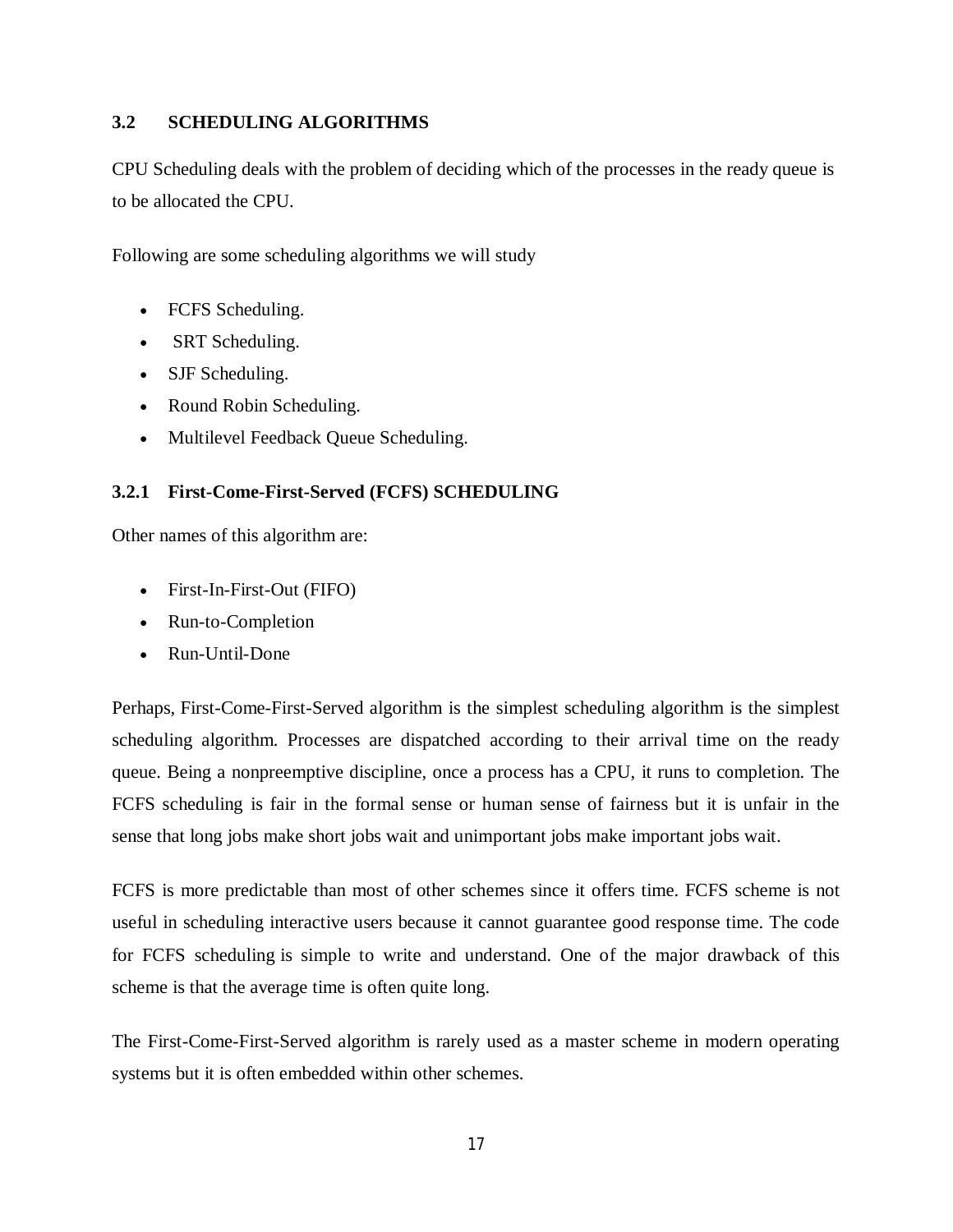# **3.2.2 SHORTEST-REMAINING-TIME (SRT) SCHEDULING**

- The SRT is the preemtive counterpart of SJF and useful in time-sharing environment.
- In SRT scheduling, the process with the smallest estimated run-time to completion is run next, including new arrivals.
- In SJF scheme, once a job begin executing, it run to completion.
- In SJF scheme, a running process may be preempted by a new arrival process with shortest estimated run-time.
- The algorithm SRT has higher overhead than its counterpart SJF.
- The SRT must keep track of the elapsed time of the running process and must handle occasional preemptions.
- In this scheme, arrival of small processes will run almost immediately. However, longer jobs have even longer mean waiting time.

# **3.2.3 SHORTEST-JOB-FIRST (SJF) SCHEDULING**

Another name of this algorithm is Shortest-Process-Next (SPN).

Shortest-Job-First (SJF) is a non-preemptive discipline in which waiting job (or process) with the smallest estimated run-time-to-completion is run next. In other words, when CPU is available, it is assigned to the process that has smallest next CPU burst.

The SJF scheduling is especially appropriate for batch jobs for which the run times are known in advance. Since the SJF scheduling algorithm gives the minimum average time for a given set of processes, it is probably optimal.

The SJF algorithm favors short jobs (or processors) at the expense of longer ones.

The obvious problem with SJF scheme is that it requires precise knowledge of how long a job or process will run, and this information is not usually available.

The best SJF algorithm can do is to rely on user estimates of run times.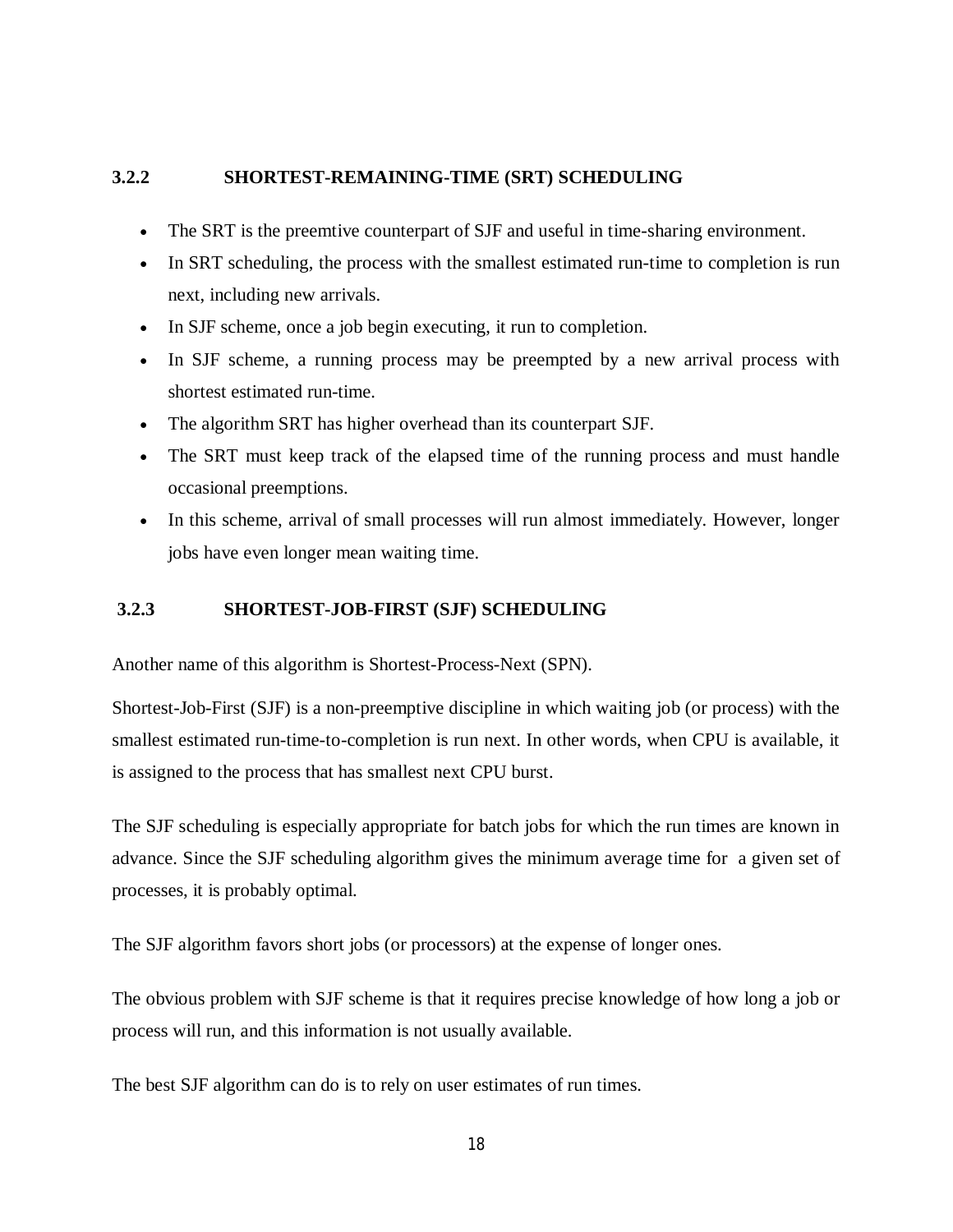Like FCFS, SJF is non preemptive therefore, it is not useful in timesharing environment in which reasonable response time must be guaranteed.

### **3.2.4 ROUND ROBIN SCHEDULING**

One of the oldest, simplest, fairest and most widely used algorithm is round robin (RR).

In the round robin scheduling, processes are dispatched in a FIFO manner but are given a limited amount of CPU time called a time-slice or a quantum.

If a process does not complete before its CPU-time expires, the CPU is preempted and given to the next process waiting in a queue. The preempted process is then placed at the back of the ready list.

Round Robin Scheduling is preemptive (at the end of time-slice) therefore it is effective in timesharing environments in which the system needs to guarantee reasonable response times for interactive users.

The only interesting issue with round robin scheme is the length of the quantum. Setting the quantum too short causes too many context switches and lower the CPU efficiency. On the other hand, setting the quantum too long may cause poor response time and approximates FCFS.

In any event, the average waiting time under round robin scheduling is often quite long.

# **3.2.5 Multilevel Feedback Queue Scheduling**

Multilevel feedback queue-scheduling algorithm allows a process to move between queues. It uses many ready queues and associates a different priority with each queue.

The Algorithm chooses to process with highest priority from the occupied queue and run that process either preemptively or nonpreemptively. If the process uses too much CPU time it will moved to a lower-priority queue. Similarly, a process that wait too long in the lower-priority queue may be moved to a higher-priority queue may be moved to a highest-priority queue. Note that this form of aging prevents starvation.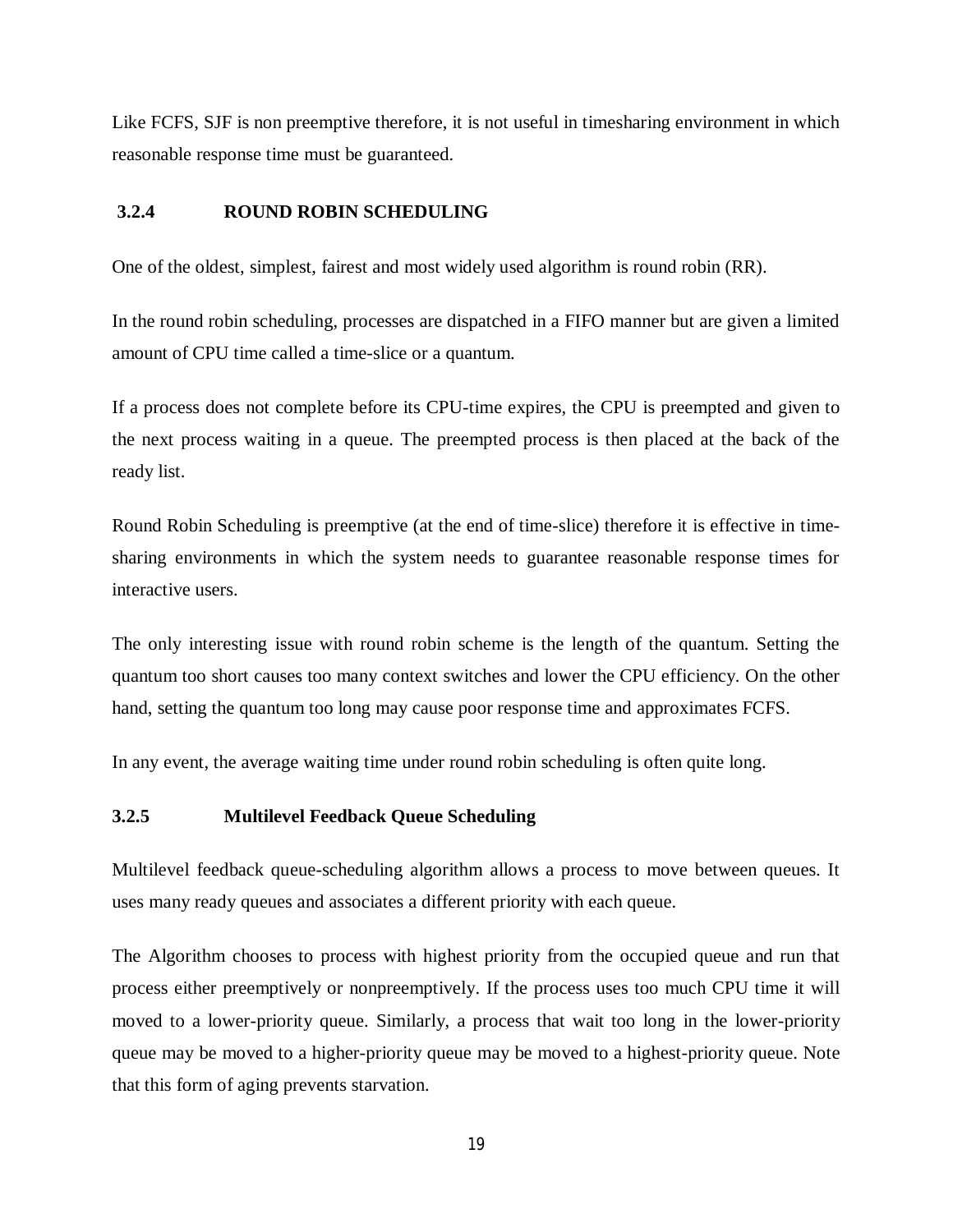# **SECTION FOUR**

# **4.0 INTERRUPTS, VIRTUAL MEMORY AND VIRTUAL MACHINE**

### **4.1 INTERRUPTS**

An **interrupt** is an asynchronous signal from hardware indicating the need for attention or a synchronous event in software indicating the need for a change in execution. A *hardware interrupt* causes the processor to save its state of execution via a context switch, and begin execution of an interrupt handler. *Software interrupts* are usually implemented as instructions in the instruction set, which cause a context switch to an interrupt handler similar to a hardware interrupt. Interrupts are a commonly used technique for computer multitasking, especially in real-time computing. Such a system is said to be interrupt-driven. An act of *interrupting* is referred to as an interrupt request ("IRQ"). Interrupts were introduced as a way to avoid wasting the processor's valuable time in polling loops, waiting for external events.

An interrupt that leaves the machine in a well-defined state is called a **precise interrupt**. Such an interrupt has four properties:

- The Program Counter (PC) is saved in a known place.
- All instructions before the one pointed to by the PC have fully executed.
- No instruction beyond the one pointed to by the PC has been executed (That is no prohibition on instruction beyond that in PC, it is just that any changes they make to registers or memory must be undone before the interrupt happens).
- The execution state of the instruction pointed to by the PC is known.

An interrupt that does not meet these requirements is called an **imprecise interrupt**.

The phenomenon where the overall system performance is severely hindered by excessive amounts of processing time spent handling interrupts is called an interrupt storm.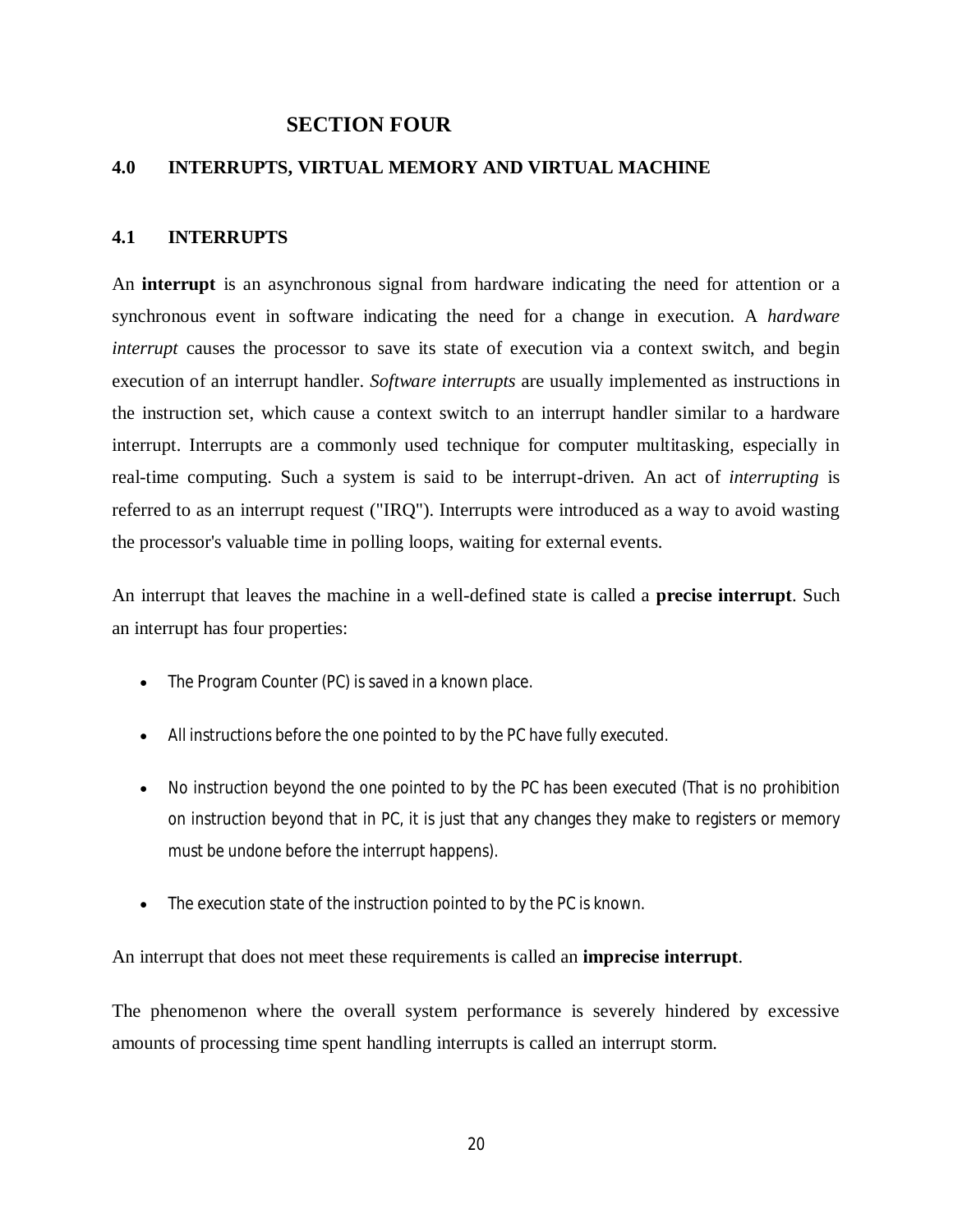#### **4.1.1 INTERRUPT HANDLERS**

An **interrupt handler**, also known as an **interrupt service routine** (**ISR**), is a callback subroutine in an operating system or device driver whose execution is triggered by the reception of an interrupt. Interrupt handlers have a multitude of functions, which vary based on the reason the interrupt was generated and the speed at which the Interrupt Handler completes its task.

In modern operating systems, interrupt handlers are divided into two parts: the **First-Level Interrupt Handler** (**FLIH**) and the **Second-Level Interrupt Handlers** (**SLIH**). FLIHs are also known as *hard interrupt handlers*, *fast interrupt handlers* and *top-half of interrupt*, and SLIHs are also known as *interrupt threads*, *slow interrupt handlers* and *bottom-half of interrupt*.

A FLIH implements at minimum platform-specific interrupt handling similarly to *interrupt routines*. In response to an interrupt, there is a context switch, and the code for the interrupt is loaded and executed. The job of a FLIH is to quickly service the interrupt, or to record platformspecific critical information which is only available at the time of the interrupt, and schedule the execution of a SLIH for further long-lived interrupt handling. A SLIH completes long interrupt processing tasks similarly to a process.

### **4.2 VIRTUAL MEMORY AND VIRTUAL MACHINE**

**Virtual memory** is a computer system technique which gives an application program the impression that it has contiguous working memory (an address space), while in fact it may be physically fragmented and may even overflow on to disk storage. Systems that use this technique make programming of large applications easier and use real physical memory (e.g. RAM) more efficiently than those without virtual memory.

**Virtual machine** is a software implementation of a machine (computer) that executes programs like a real machine. An example of a virtual machine scenario is when a program written in Java receives services from the Java Runtime Environment (JRE) software by issuing commands from which the expected result is returned by the Java software. By providing these services to the program, the Java software is acting as a "virtual machine", taking the place of the operating system or hardware for which the program would ordinarily be tailored.